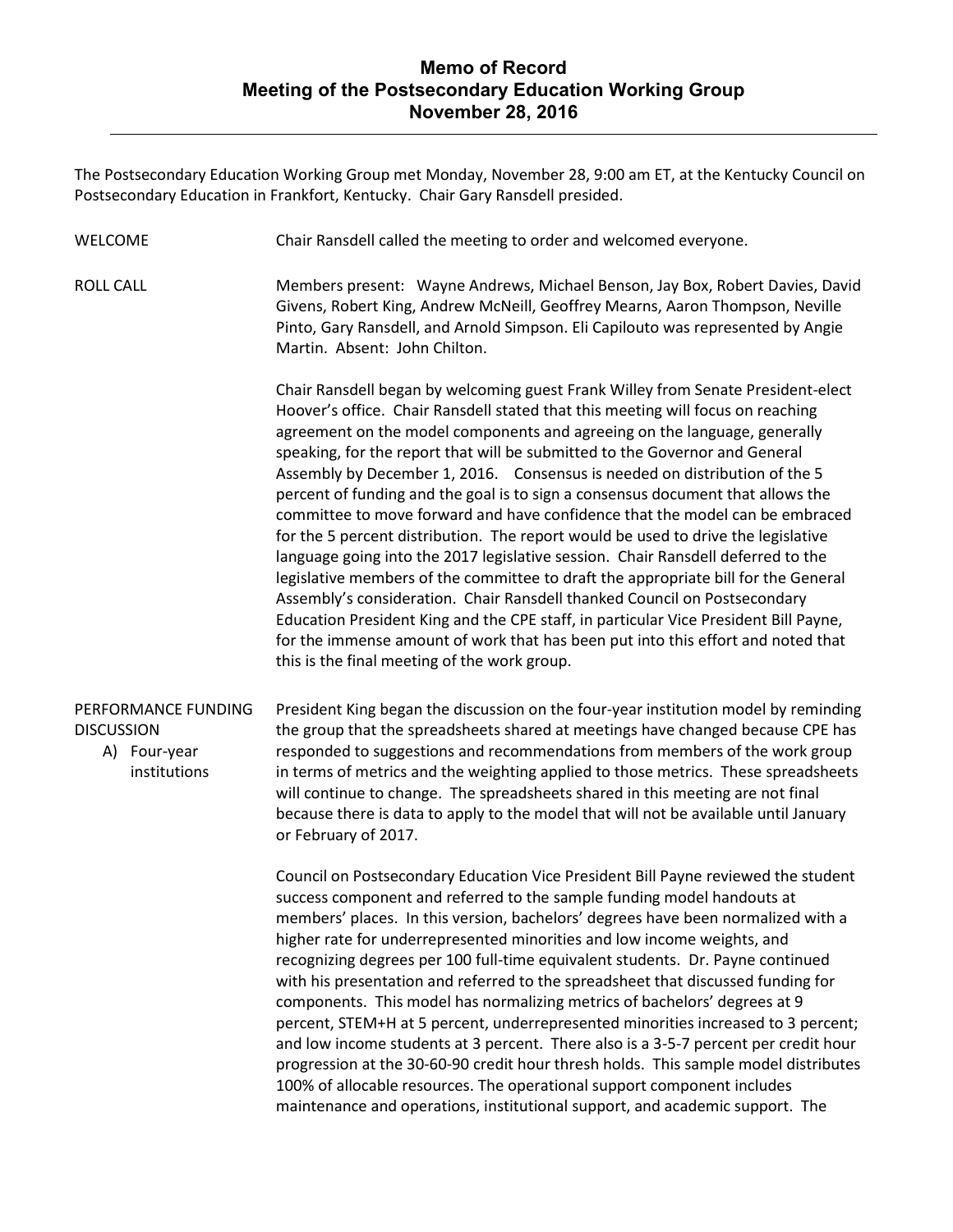## **Meeting Notes Meeting of the Postsecondary Education Working Group November 28, 2016**

outcomes based component includes course completion funded at 35% of allocated dollars and student success funded at 35% of allocated dollars. Bill Payne explained that if the model is at equilibrium, it distributes a fair share of the funds given what the campuses are producing and given what resources they have to achieve that level of production.

Bill Payne continued with the next table, Distribution of Postsecondary Education Performance Fund which shows the 5 percent, or \$42.9 million, that was transferred to the performance fund. This table includes the mandated program adjustment which is in recognition of fact that when the General Assembly applied the 5 percent in House Bill 303, this is funding that cannot be applied to produce student success outcomes.

Comments included a suggestion to create a comprehensive index of graduation rates and retention rates and adding in criteria that calculates rates per 100. The group discussed the possibility of making the formula too complex and agreed to use one criterion for bachelor's degrees and one for degrees per 100 to avoid complexity. The group agreed to use the model and include the note that the rates should be applied consistently over the years and that the model should be evaluated in 2020.

The committee reached consensus on one sector for the four year institutions and one sector for the KY Community and Technical College System.

The committee reached consensus on the metrics and percentages for the student success component including bachelors' degrees at 9 percent, STEM+H at 5 percent, underrepresented minorities increased to 3 percent; and low income students at 3 percent.

After extensive discussion on weighting, non-resident students, and sector differentiation, the group came to consensus to accept the 5 percent distribution based on the performance criteria in the model. The group agreed to evaluate the model every three years to assure that there are no unintended consequences.

Bill Payne reminded the group that to achieve equilibrium and level the playing field, the model is based on one sector for the four-year institutions and one sector for the Kentucky Community and Technical College System. A request was made that the recommendation include: 1) That the report submitted reflects that there was robust discussion and concerns from the institutions remain; and 2) in the first evaluation of the model and in ongoing reviews, sector differentiation will be a point of specific review to assure there are no unintended consequences, so the legislative body will take this on. Chair Ransdell asked that this be duly noted in the meeting minutes.

Senator David Givens said that the report that is delivered to the General Assembly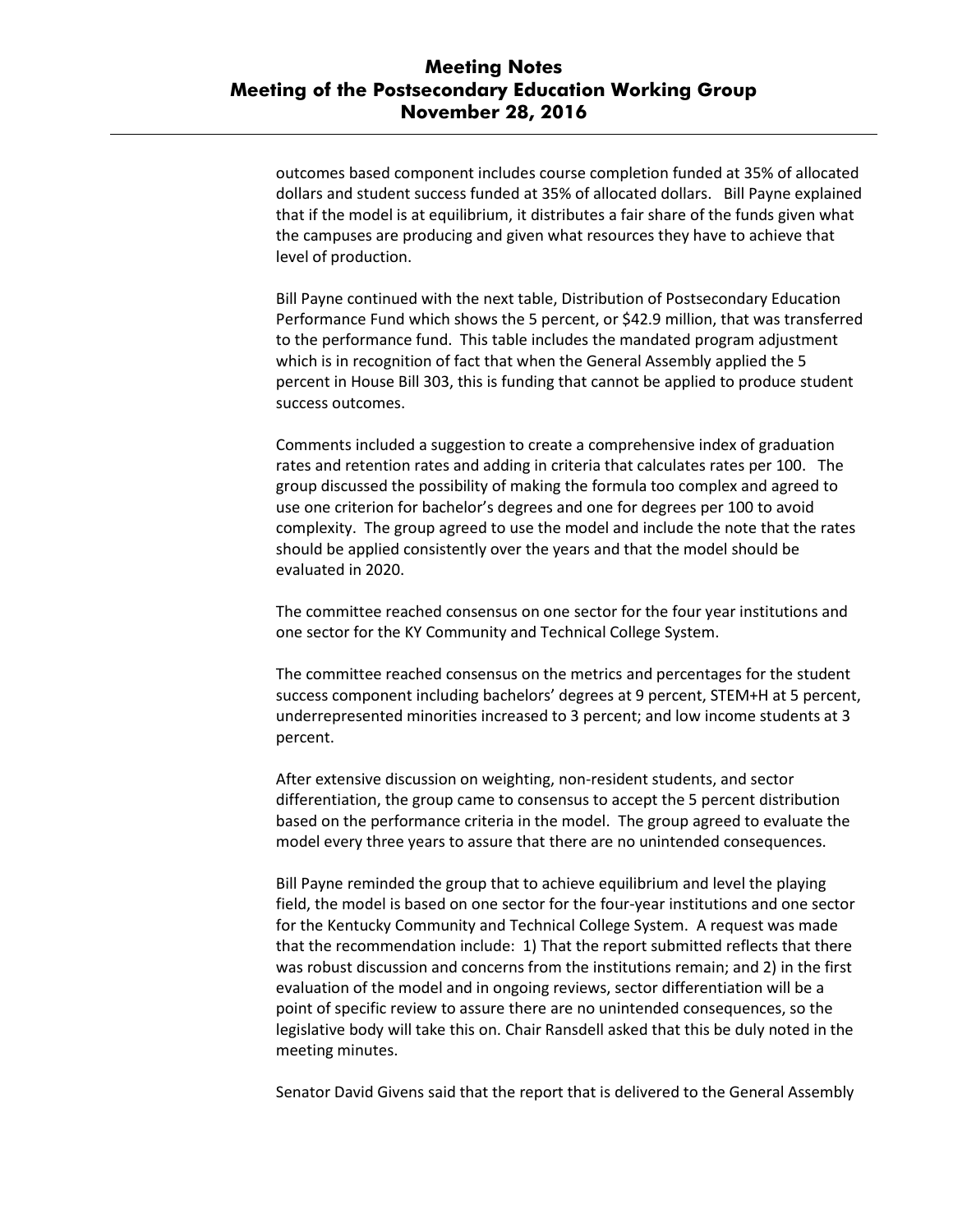|                    | includes the concerns addressed during the birth of this model and the hope is that<br>the legislators look back at this document that the committee has produced as a<br>starting point. Senator Givens suggested that a date be set for the review and that a<br>reminder to pay special attention to the concerns be included in the report.                                                                                   |
|--------------------|-----------------------------------------------------------------------------------------------------------------------------------------------------------------------------------------------------------------------------------------------------------------------------------------------------------------------------------------------------------------------------------------------------------------------------------|
|                    | <b>Operational Support Component (Maintenance and operations, institutional</b><br>support, and academic support.)                                                                                                                                                                                                                                                                                                                |
|                    | Chair Ransdell moved to the Operational Support Component that includes<br>maintenance and operations, institutional support, and academic support.<br>President King said that on the first category of operational support—maintenance<br>and operations, the model is based on information submitted by the campuses. A<br>new study will be scheduled for spring of 2017 to establish a good base line for<br>square footage. |
|                    | The committee reached general consensus that the operation support component<br>including maintenance and operations funded at 10 percent of allocated dollars,<br>institutional support funded at 10 percent of allocated dollars, and academic<br>support funded at 10 percent of allocated dollars is fair and appropriate, pending<br>the outcome of the new maintenance and operation data.                                  |
|                    | The group agreed to meet sometime during the third week of January to review bill<br>language.                                                                                                                                                                                                                                                                                                                                    |
| <b>KCTCS MODEL</b> | KY Community and Technology College President Box gave a brief overview of the<br>model which mirrors the four-year institution model. At the November 15 meeting,<br>President Box had not yet presented the model to the KCTCS presidents. Since that<br>time, the KCTCS presidents have met and agreed to support this model. Enrollment<br>has dropped at the eastern Kentucky KCTCS institutions and they will lose funds,   |

C) REPORT **DISCUSSION** Chair Ransdell asked Bill Payne to walk the committee through the draft report. The committee agreed on edits to the report included adding in the periodic review paragraph to the guiding principles; bullet 2 in the four-year universities section to read, "It should be capable of distributing any level of state appropriations, up to and including 100% of allocable resources after an appropriate phase-in period;" bullet 3—strike the last part of the phrase, "for institutions in the comprehensive sector", adding in new bullets in the four-year section that includes information on equilibrium and the hold harmless provision; equilibrium definition; a recommendation that the CPE conduct annual assessments of four-year university net General Fund appropriations and tuition and fee revenue. . . ."; and a fourth bullet has been added that is related to the three year review of the model by the Postsecondary Education Working Group. For KCTCS, the same change is made to bullet 2 to the KCTCS section to read, "It should be capable of distributing any level

along with some far western campuses, Henderson and Madison. If there is no stop/loss provision, the KCTCS campuses could face unintended consequences.

B)